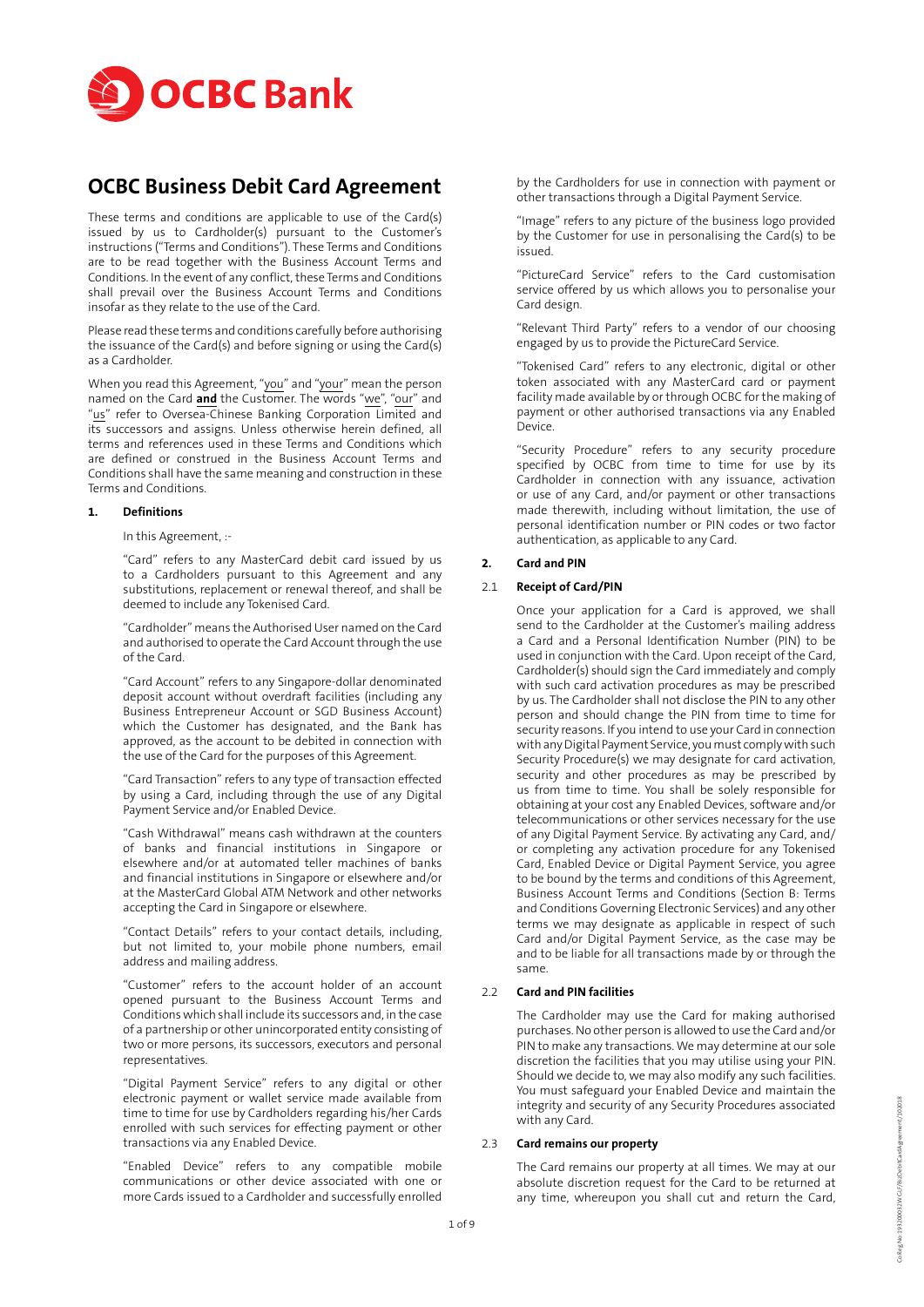immediately to us and cease all use of any Cards via any Enabled Device. Without prejudice to the generality of the foregoing, OCBC may at any time and from time to time in its absolute discretion cancel any Tokenised Cards or terminate its participation in any Digital Payment Service.

# 2.4 **PIN terms of use**

Where the Cardholder uses the Card at or in any automated teller machine of the Bank or any other bank and financial institution or card institution or of the MasterCard Global ATM Network or other networks accepting the Card in Singapore or elsewhere, you shall be bound by our Business Account Terms and Conditions, in particular Section B: Terms and Conditions governing Electronics Services as amended from time to time.

#### 2.5 **Cards and Security Procedure Terms of Use**

The use of any Card or Security Procedure shall be subjected to these terms and conditions and to the compliance with such requirements, limitations and procedures as may be imposed by MasterCard and/or any Digital Payment Services providers (as the case may be) from time to time as well as to the terms and conditions imposed by us from time to time in relation to electronic services (including Tokenised Cards and/or Enabled Devices), facilities and transactions. Cash withdrawals from any account with us shall be subject to the terms and conditions as may be imposed by us with respect thereto. Digital Payment Services may not be available for us at all merchants or outlets, or outside Singapore. Card charges, privileges and benefits in respect of transactions made via Digital Payment Services may differ from those applicable in respect of transactions not made via Digital Payment Services.

#### 2.6 **Lawful Use of the Card And Security Procedures**

You shall not use any Card or Security Procedure (whether to effect payment or otherwise) in relation to any transaction or activity which is illegal or prohibited under the law of the country in which such transaction or activity is effected or takes place or the law of your country of residence.

## **3. Card Account and Card spending limit**

#### 3.1 **Card spending limit**

We may set a default limit in relation to the Card, which we may vary without notice.

#### 3.2 **Liability for transactions**

You shall be fully liable and responsible for all Card Transactions effected by the use of the Card, whether or not executed with your knowledge or authority and notwithstanding that the available credit balance or spending limit (as the case may be) applicable to the Card Account shall have been exceeded.

#### 3.3 **Hold on Card Account**

We may set aside or place a hold on the Card Account in respect of any transaction on the day such transaction is presented to us for payment or on the day we receive notice of such transaction. Such an amount set aside or held is only an estimated sum of the actual transaction and may not be identical to the actual transaction. Should we set aside or hold any amount, the balance in the Card Account shall be reduced by such amounts that we set aside. You may not stop payment on such transaction nor use any sum set aside or held by us. Where applicable, we may set aside or hold such sums for such period(s) as we deem fit after which we shall debit the Card Account for the full amount of the

actual transaction. We shall have the right to increase at any time the amount that we would hold in respect of any Card Transaction which is denominated in a currency other than Singapore dollars if we are of the view that the amount initially held when converted into foreign currency would not be sufficient to pay that Card Transaction in full.

#### 3.4 **Charges not to exceed spending limit**

The Cardholder shall not at any time carry out or attempt to carry out such Card Transactions by the use of the Card (including the various modes of usage of each Card via the use of Digital Payment Service(s)), the aggregate value of which exceeds the available credit balance or the spending limit (as the case may be) in respect of the Card Account without our prior written approval. Where any such limit is exceeded, we may at our absolute discretion terminate this Agreement forthwith without prior notice to you. We may also refuse to authorise any transaction that the Cardholder wishes to effect even if such transaction would not cause the spending limit to be exceeded.

#### 3.5 **Card limit exceeded**

In calculating whether the card limit has been exceeded, we may take into account the amount of any Card Transaction not yet debited to the Card Account and of any authorisation given by us to a third party in respect of a prospective Card Transaction.

# **4. Operating your Card Account**

# 4.1 **Debiting of Card Account**

We may debit the Card Account with the amount of all Card Transactions, including all Card Transactions made or effected via any Enabled Device(s), and/or where any Card has been enrolled on multiple Enabled Device(s), and in each instance, whether by you or another person (whether with or without your knowledge or authority) and notwithstanding. You warrant and confirm that you have obtained all requisite consents for the use of any Enabled Device(s). Unless OCBC notifies you otherwise in writing, Card Transactions made or effected via a Tokenised Card will be charged to the Card Account associated with the Card used for enrolment with the relevant Digital Payment Service via the Enabled Device and following which such Tokenised Card was issued. In addition, we may debit the Card Account for unauthorised transactions referred to in Clause 7.3 below. We shall re-credit the Card Account with a corresponding amount where we had previously debited the Card Account for any card transaction for which you are not liable.

## 4.2 **Overdrawn Card Account**

We may at our discretion allow the Card Account to be overdrawn. We may charge an overdraft charge based on the amount of the overdrawn balance existing at any time on the Card Account. We may debit the overdraft charge to the Card Account monthly or at such other intervals as we may determine. You shall on demand pay such amount overdrawn, together with such charges as may be prescribed by us from time to time. Under no circumstances shall this be construed as the granting of any credit facilities to either of you.

## 4.3 **Change of designated Card Account**

Should we approve any request by the Customer to designate another account in place of the existing Card Account for the purposes of this Agreement, the card account nominated by the Customer shall become the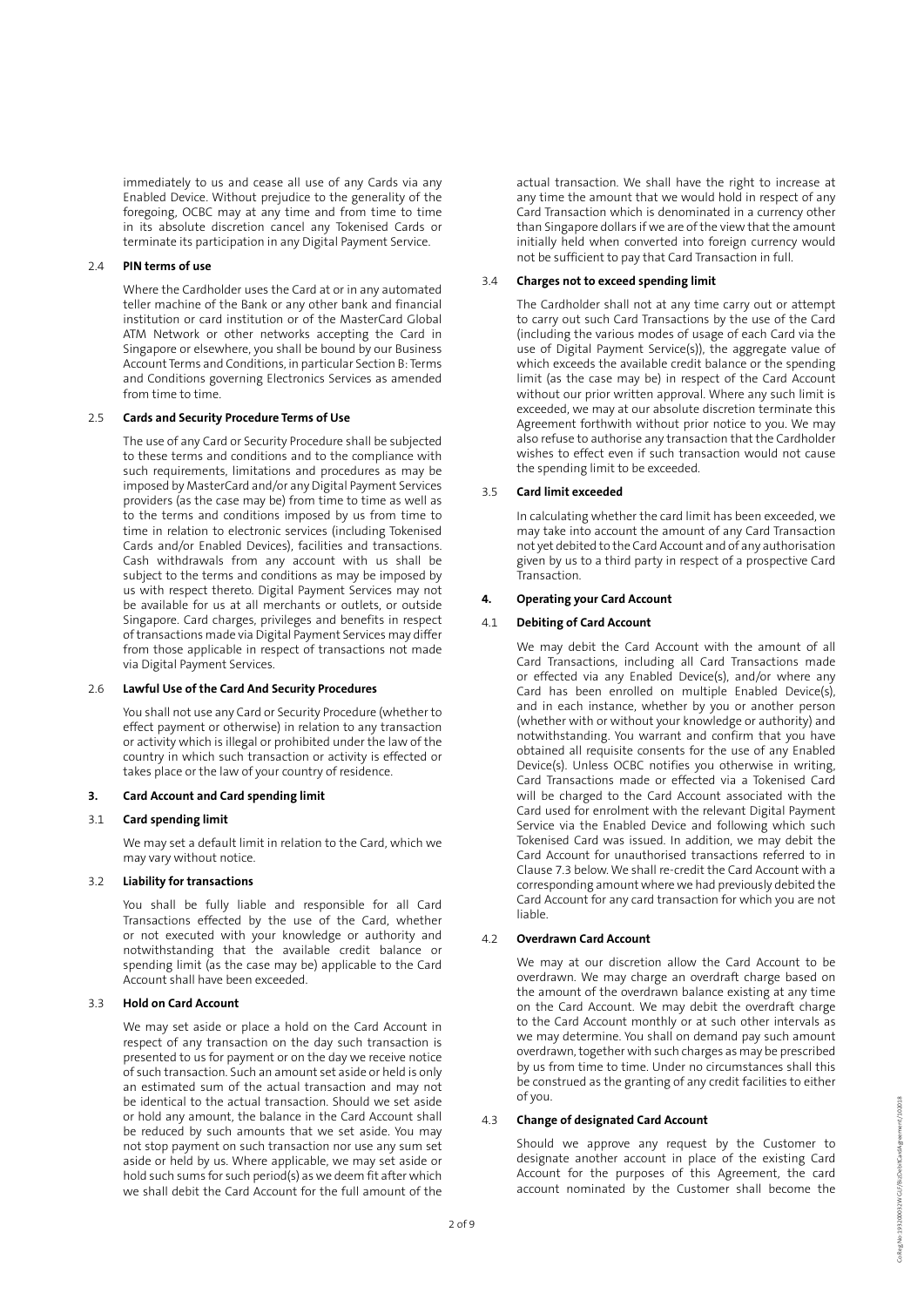designated Card Account. The change shall take effect from any date that we may determine. Until and unless we have approved the change of your designated Card Account, this Agreement shall continue to apply to any Card Transactions for which amounts have been set aside to the previous Card Account.

## 4.4 **Retention of Card Account balances**

Even if we have agreed otherwise in any other agreement relating to the Card Account either with the Customer alone or with any other person(s); we shall be entitled to retain the balance on the Card Account for up to ninety (90) days after the date when the Card Account is closed or terminated (whether by you or by us). Our rights under this Agreement shall not cease after the termination of the Card Account; and we have the right to continue debiting the Card Account with overdraft charges (if any) and/or Card Transactions effected before or after the closure or termination of the Card Account. The Customer's liability and the liability of all Cardholder(s) and other persons, if any, in whose name the Card Account is maintained to us under this Agreement for any balance due to us shall continue.

## **5. PictureCard Service**

#### 5.1 **Charges and fees**

You acknowledge and agree that we may charge you such fees as we may deem necessary for your use of the PictureCard Service, including, without limitation, imposing fees in relation to your use of the PictureCard Service whether in connection with your applications for new Cards, replacement Cards, renewal of Cards or otherwise.

#### 5.2 **The PictureCard Service and other related matters**

- 5.2.1 We have the absolute discretion to appoint or enter into any arrangement with any Relevant Third Party in relation to the provision of the PictureCard Service to the Customer.
- 5.2.2 All copyright and other intellectual property rights in relation to the PictureCard Service shall belong to us or, where applicable, the Relevant Third Party. You shall not reproduce any aspect of the PictureCard Service without our prior written consent.
- 5.2.3 Upon notification by us, the Customer may be required to provide in hardcopy the Image or upload the Image to a designated web system within such time as may be determined and notified to you by us (the "Relevant Period"). We have the absolute discretion to reject any Image that the Customer submits to us without assigning any reasons. In the event that the Customer fails to submit the Image within the Relevant Period or if we reject the use of your submissions for whatsoever reasons, whichever is earlier, we have the absolute right to affix the OCBC name and logo on your Card. Notwithstanding anything to the contrary, we have the absolute discretion to change any Card layout or design, including, without limitation, any logos, legends, and/or such other Images with or without any prior notice to you.
- 5.2.4 The Customer warrants that none of the Images it submits to us contains any computer viruses, spyware, worms, timeouts, time bombs, back doors, easter eggs, any harmful or malicious code (collectively, "Viruses") intended to or which may damage, disrupt, inconvenience or permit unauthorised access to any software, hardware, networks, data or information and other contaminants including but not limited to any codes, agent, instructions or any other programs that may or will be used to access, modify, delete or damage any data, files or other computer programs used

by us or our relevant agents, employees and contractors (including, without limitation, the Relevant Third Party). The Customer further, agrees that it will indemnify us for any loss, damage, liability, expenses, costs or claims incurred or suffered by us as a result of its submission of any such Image that contains any form of Viruses.

- 5.2.5 No further changes to the Image will be allowed upon the Customer's submission of the Image to us unless otherwise approved by us. If the Customer wishes to request to change the Image on the Card(s), the Customer is required to apply for a replacement card(s), which will be subject to the relevant card replacement fees, such other costs and such terms and conditions as may be imposed by us.
- 5.2.6 The Customer warrants and undertakes to us and the Relevant Third Party that:
	- (a) it is the owner of the Image or the Customer has obtained the written consent from the Image's owner to use the Image on the Card(s); and
	- (b) the use of the Image by us and the Relevant Third Party does not and will not infringe any other person's rights, including intellectual property rights, in the Image.
- 5.2.7 Without prejudice to Clause 5.2.2, the Customer irrevocably and unconditionally grants (or have obtained consent from the relevant Image's owner to grant) to us and the Relevant Third Party a perpetual, non-transferable, non-exclusive, royalty-free, world-wide, irrevocable license to use the Image and the data the Customer provides to us and the Relevant Third Party. The Customer further consents (or you will obtain consent from the Image's owner) to us and the Relevant Third Party storing, modifying, copying or using the Image. We and the Relevant Third Party may require evidence of the Image owner's consent or of the Customer's ownership of the Image and the Customer agrees that we and the Relevant Third Party shall have the absolute discretion to demand for such evidence from the Customer and the Customer agrees that it will provide or procure to provide such evidence to us and the Relevant Third Party within 2 days from the day we make such a request. If the Customer fails to provide such evidence within the stipulated time frame, we shall have the absolute discretion to reject the Customer's application or your use of the PictureCard Service and the Customer agrees that we shall not be held liable for any loss, damage, liability, expenses, costs or claims incurred by you or any third parties as a result of us rejecting its application or its use of the our PictureCard Service.
- 5.2.8 Without prejudice to Clause 5.2.3, we have the absolute discretion to terminate the PictureCard Service at any time, refuse to issue any Card to the Cardholder or refuse to issue any Card with any of the Customer's Image without giving any reasons whatsoever. Our decision is final and we are not obligated to provide the Customer with any reasons for any of our decisions.
- 5.2.9 Customer agrees that if any Image it has submitted is rejected by us, we are not obliged to return such rejected Image to the Customer and the Customer agrees that we have the absolute discretion to delete or destroy such rejected Image without any reference to the Customer.
- 5.2.10 If we approve the Customer's submission of the Image, the Image that the Customer has submitted will be printed or embossed by us and the Relevant Third Party on the Card(s). We have the right to store such Image for such period(s) as we may deem appropriate.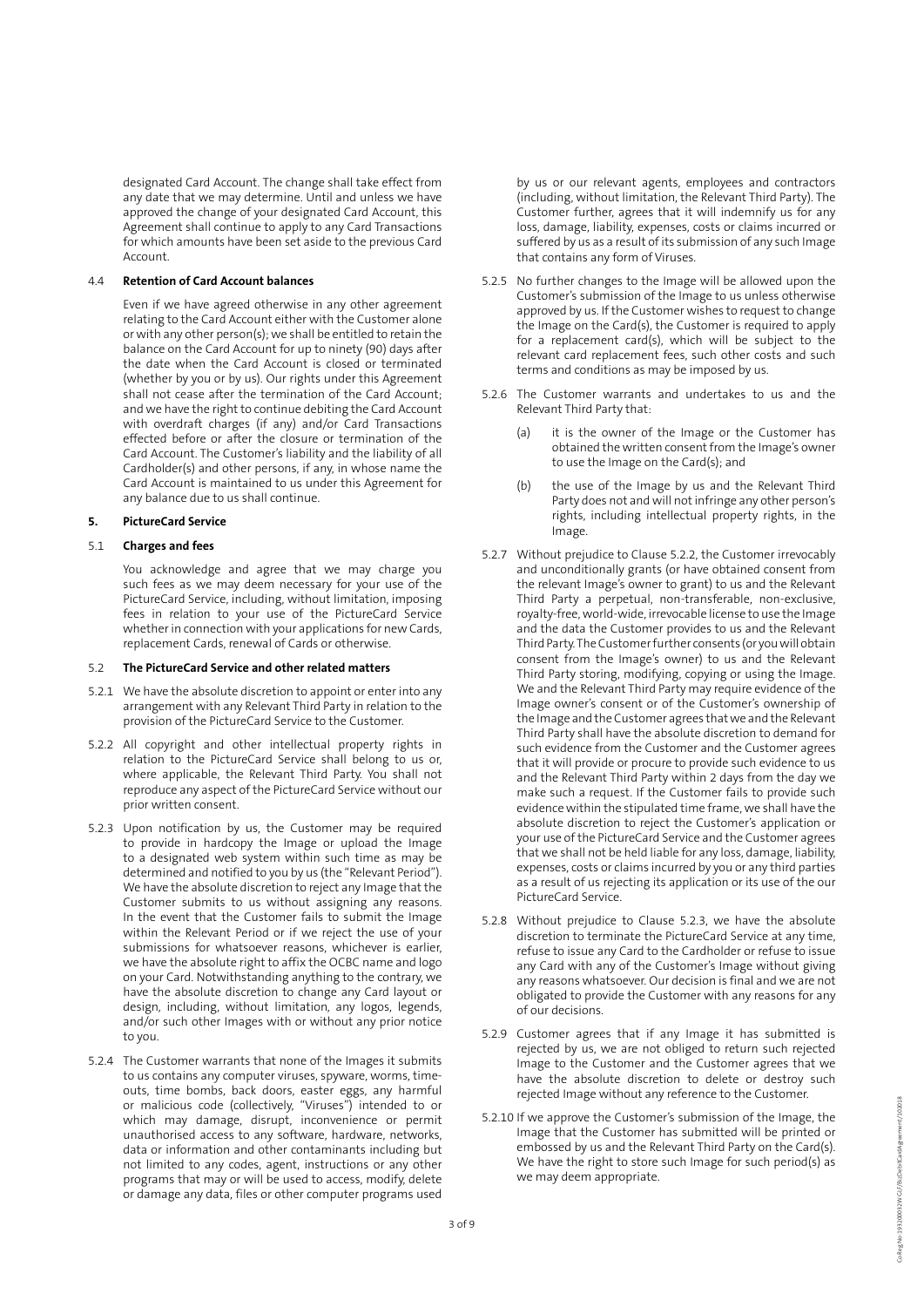- 5.2.11 Where the Customer is applying for replacement Cards or renewal of Cards, the Customer may be required to resubmit your Image to be used on such replacement and renewal Cards. For the avoidance of doubt, we have no obligation to store any of your previously submitted Images for the purpose of using such Images to be printed or embossed on any replacement or renewal Cards.
- 5.2.12 The Customer shall indemnify us and any Relevant Third Party against all loss, damage, costs (including without limitation legal costs on a full indemnity basis), expense and liability, whether direct or indirect, incurred by us or any Relevant Third Party, and all demands, claims, actions and proceedings made against us or any Relevant Third Party respectively as a result or in connection with:
	- (a) the Customer's use of the PictureCard Service;
	- (b) the Image being used on a Card;
	- (c) us and/or the Relevant Third Parties storing, modifying, copying or using the Image and/or
	- (d) any claims made by any third parties against us or any Relevant Third Party by any third party arising from or in connection with the possible infringement of any intellectual property rights and the rights of any other person.
- 5.2.13 We and the Relevant Third Party are not liable to the Customer for any loss, damage, liability, expenses, costs or claims whatsoever incurred or suffered by you or any third parties in relation to the use of the PictureCard Services. We and the relevant Third Party are not responsible in anyway whatsoever for any poor quality Image that may appear on the Card(s). For the avoidance of doubt, even if we are found liable to the Customer, such liability shall be limited to the cost of re-supplying a new Card to the Cardholder.

# **5.3 Other obligations**

- 5.3.1 It is your obligation to provide the accurate Contact Details to us for the purposes of us sending relevant notifications relating to your use of the PictureCard Service (including without limitation, notifications with regards to the status of your Card customisation progress or such other matters as we may deem necessary), and to update us of any changes to the Contact Details thereafter. We will not be liable for any loss, damage, liability, expenses, costs or claims incurred by you for any notification sent to you through the Contact Details you provided to us or if you fail to update your Contact Details with us.
- 5.3.2 You agree that you have read and understood the OCBC Image Guidelines (which are available for review on the OCBC website), and that you will only submit Images that comply with the Image Guidelines (which may be amended from time to time at our absolute discretion). You acknowledge and agree that any breach of the Image Guidelines shall entitle us to disallow or reject the use of the Image and/or terminate or cancel your right to use the PictureCard Service. For the avoidance of doubt, you shall indemnify us for any loss, damage, liability, expenses, costs or claims incurred or suffered by us as a result of your breach of any of the Image Guidelines.
- 5.3.3 In the event that the Card has a PictureCard Service feature, you are not permitted to convert such a Card to a Card which has no PictureCard Service feature and vice versa.
- 5.3.4 In the event of any inconsistency between these terms and conditions in this section 5 and any brochure, marketing or promotional material relating to our PictureCard Services, these terms and conditions shall prevail.

## **6. Charges and fees**

## 6.1 **Cash Withdrawal fee**

Cash Withdrawals may be obtained at counters and automated teller machines of banks and financial institutions in and outside Singapore which accept the Card, up to such limit as may be determined by such banks or financial institutions from time to time. We may debit the Card Account with a fee stated in our pricing guide for each Cash Withdrawal. We may choose to waive such fee without giving notice.

#### 6.2 **Other charges**

In addition to the above, we may also debit the Card Account where applicable for the following charges (unless specifically waived by us) stated in our pricing guide including but not limited to:

- (a) an annual fee or a non-refundable service fee for the maintenance of your Card and/or Card Account;
- (b) an administrative fee for production of documents and an administrative fee for any replacement card or documents relating to the Card;
- (c) a cancellation fee for "no show reservations" and a charge for cancelling or failing to fulfill an airline or hotel reservation secured through the Card; and
- (d) a service charge/administration fee for any action taken by us in carrying out any of your instructions and/or requests relating to the Card Account, whether such service or action is referred to or contemplated in this Agreement or otherwise.

#### 6.3 **Goods and services tax**

The Customer shall be responsible for all goods and services tax and all taxes imposed on or payable in respect of any amount required to be paid under this Agreement. We may debit the amount of such tax to the Card Account.

## 6.4 **Charges resulting in overdrawn account**

We shall be entitled to debit the Card Account in respect of any sum owed by the Customer to us (whether incurred as Card Transactions, fees, charges or otherwise) even if the Card Account would be overdrawn as a consequence.

#### **7. Loss/theft/misuse of Card/disclosure of PIN**

## 7.1 **Duty to prevent loss/theft/fraud**

The Cardholder must keep the Card and the use of your Card and any Enabled Device(s) secure and ensure that the Card, Card Number and PIN are not disclosed to any other person and that any Enabled Device is only used by you to effect transactions on any Digital Payment Service.

# 7.2 **Duty to notify us**

Should the Customer or the Cardholder discover that the Card (or Enabled Device) is lost, stolen or used in an unauthorised way, the Customer or the Cardholder shall notify us of the loss/theft or unauthorised use by calling our Customer Service Hotline or by notifying us in writing. In certain circumstances, we may also require the Customer and/or the Cardholder to make a police report accompanied by written confirmation of the loss/theft/misuse/disclosure and any other information that we may require.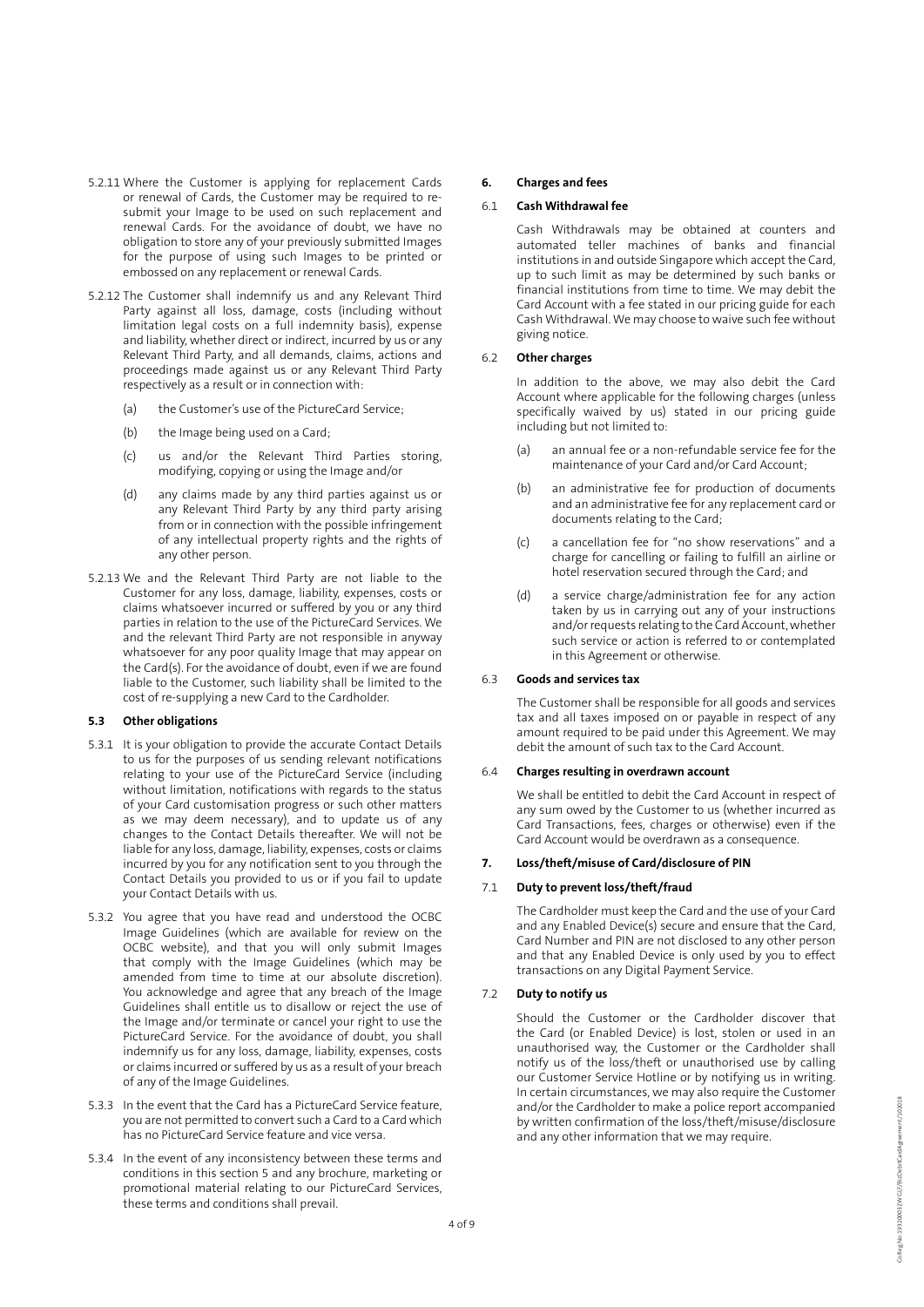## 7.3 **Liability for lost/stolen Cards**

- (a) Your liability shall be limited to \$100 for any transactions carried out after we have been notified of the loss/theft/disclosure provided:-
	- (i) the Customer and/or the Cardholder immediately notifies us;
	- (ii) you assist in the recovery;
	- (iii) the Customer and/or the Cardholder furnishes to us a statutory declaration in such form as we will specify or a police report and any other information we may require;

However we shall debit the relevant Card Account for all Card Transactions (including Cash Withdrawals) carried out before we are notified of the loss/theft/ disclosure, even if such transactions were carried out without the authorisation of the Customer and/or the Cardholder.

- (b) We are satisfied that such loss, theft or disclosure is not due to negligence or default of either the Customer or the Cardholder.
- (c) For the avoidance of doubt, the limitation of your liability under this Clause 7.3 shall not apply in respect of any transactions made via a Tokenised Card, Enabled Device or Digital Payment System.

## 7.4 **Card retrieved**

Once the Card has been reported as lost or stolen it must not be used if subsequently retrieved. The Cardholder shall cut such retrieved original Card into pieces and return the same to us. Any Card that is thrown away or surrendered or returned to us must be cut into pieces. You shall be liable for any loss or damage arising from any failure to do so.

# 7.5 **Replacement Card**

We may at our discretion issue a replacement Card upon such terms and conditions as we may deem fit, and we reserve the right to charge a replacement fee as set out in our pricing guide in respect of any lost or stolen Card. Such card replacement fee shall be debited to the Card Account and shall not be refundable for any reason whatsoever. You may be required to comply with such card activation, security and other procedures as may be prescribed by us from time to time to re-enrol the replacement Card for use in respect of any Digital Payment Service.

#### 7.6 **Lost/Stolen Enabled Devices**

In respect to each Tokenised Card enrolled on any Digital Payment Service on any Enabled Device reported as lost or stolen, if the Enabled Device is subsequently retrieved, you must remove all Tokenised Cards from such Digital Service and comply with such card activation, security and other procedures as may be prescribed by us from time to time in order to re-enrol the Tokenised Card on such Digital Payment Service.

# **8. Termination of use of Card and Card Account**

# 8.1 **Our right to terminate**

We may suspend or terminate your Card(s), use of your Card on any Enabled Device, your access to or use of any Digital Payment Systems and/or Card Account at any time. Without prejudice to the generality of the foregoing, we may terminate the Card, use of your Card on any Enabled Device, your access to or use of any Digital Payments Systems and/

or your Card Account(s) in the event of any change to any mandate or instructions relating to the operation of any Card Account.

## 8.2 **Your right to terminate**

The Customer may terminate all or any of the Card(s) or use of any Digital Payment System or Enabled Device at any time by giving us written notice. The Cardholder may terminate the Card issued to him/her or use of any Digital Payment System or Enabled Device at any time by giving us written notice. For the avoidance of doubt, we may terminate any Card or use of any Digital Payment System or Enabled Device pursuant to the instructions of the Customer without the giving of any notice to the Cardholder.

## 8.3 **Obligations upon termination**

Upon the termination of the Card(s) for whatever reason, the Customer shall ensure that the relevant Cardholder does not continue to use the Card(s) or in the case of a Tokenised Card, delete such Card from the Cardholder's Enabled Device(s). Your obligations under this Agreement will continue and we shall remain to be entitled to debit the Card Account for overdraft charges as well as Card Transactions that are carried out before or after the termination of the Card(s). Until such transactions and any overdraft charges that may be imposed in the manner stipulated in Clause 4.2 above are paid in full, you shall remain liable to us.

## **9. Liability of the Customer and the Cardholder**

- 9.1 The Customer is liable for and must pay us on demand the outstanding balances incurred by all Cardholder(s) including all charges debited to the Card Account in accordance with this Agreement or any other agreement between you and us whether before or after the termination of the use of any Card(s). The Customer is jointly and severally liable with each Cardholder for such part of the outstanding balance in connection with the Card issued to him/her.
- 9.2 The Cardholder is liable for and must pay us on demand for such part of the outstanding balance in connection with the Card issued to him/her including all charges debited to his/ her Card in accordance with this Agreement or any other agreement between you and us whether before or after the termination of the use of his/her Card.
- 9.3 The Bank shall not be responsible or liable for any loss, damage or embarrassment suffered by the Customer by reason of or arising from but not limited to:
	- (a) Any loss or damage caused by equipment, the Internet browser providers, the Internet Service Providers, the network service providers or their agents or subcontractors.
	- (b) Any computer viruses or other malicious, destructive or corrupting code, agent, programme, macros or other software routine or hardware components designed to permit unauthorised access, which may interfere with or compromise the security when using Electronic Services.
	- (c) Any breakdown or malfunction of any equipment, system or software (including any Registered Mobile Device, Face Recognition Feature, Fingerprint Recognition Feature and any Access Device or QR Code) used in connection with Electronic Services, whether belonging to the Bank or not including but not limited to any electronic terminal, server or system, telecommunication device, connection, electricity, power supply, telecommunication or other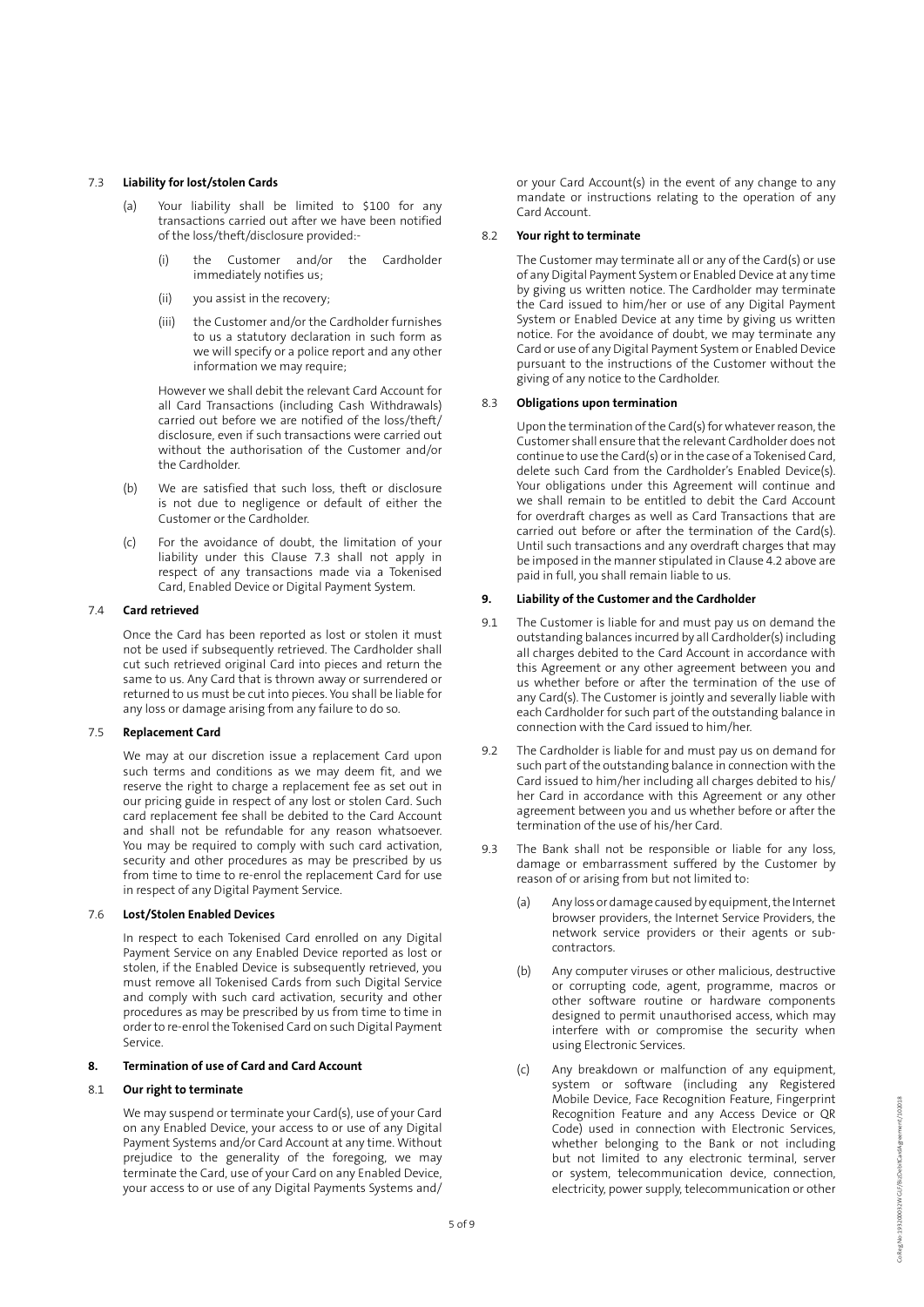communications network or system or any part of the electronic fund transfer system.

- (d) Lack of information or failure by the Customer to provide clear, necessary and complete information for completing the payment or transfers or performance of the transaction.
- (e) Any use, misuse, purported use or misuse, loss, theft or unauthorised use of the Customer's Card, Access Device, QR Code or Registered Mobile Device.
- (f) Any use, misuse, purported use or misuse or unauthorised use of the Electronic Services, including by reason of a third party's fingerprint or facial identification being enrolled on a Registered Mobile Device.
- (g) Any destruction or alteration of Customer's instructions or any other instructions, data or information transmitted by the Customer through Electronic Services.
- (h) Any unauthentic, inaccurate, incomplete, out-ofdate and erroneous transmission of Customer's instructions or purported instructions or QR Code that might be transmitted through any media, or transmission by the Bank of any data or information through the Electronic Services, or the sharing of the QR Code or the sharing of any information provided through the Electronic Services, by the Customer or its Authorised User.
- (i) Any failure by the Customer to follow the latest or current instructions, procedures and directions for using Electronic Services and/or any refusal by the Bank to act as a result thereof.
- (j) Any Electronic Services not being available or functioning.
- (k) The Customer's computer or hardware or any other device (including any Access Device or Registered Mobile Device) not working or functioning properly or the inability to generate a QR Code as a result of any failure or errors of Customer's mobile device(s) or incompatibility of Customer's mobile device(s) with such functionality.
- (l) The Computer System providing information necessary to complete the payment or transfer not working properly or not being able to be accessed by the Customer.
- (m) The Customer not furnishing timely and accurate information in relation with or in connection with the transaction or performance of the transaction.
- (n) Any delays, failures, omissions, interference with or impediment, interruption or disruption of business or operations caused by but not limited to force majeure, act of God, war, warlike hostilities, riots, blockades, strike, embargoes, or machine or equipment failure, or suspension of operation of Electronic Services and circumstances beyond the control of the Bank.
- (o) Any failure to receive or delay in receiving Customer's instructions because of any failure of the Customer's Computer System or other facilities or the telecommunication network used to transmit the instructions.

(p) Any unsuccessful generation of a QR Code or transaction to the Customer's designated Account via a QR Code, whether or not arising from any failure, refusal, delay or error by any third party or third party system, equipment or device (including mobile device) through whom such transaction is made.

# **10. Exclusions and exceptions**

## 10.1 **Card and PIN**

We are not liable in any way:

- should the Card or PIN be rejected by a merchant or any terminal used to process Card Transactions or if we refuse for any reason to authorise any Card Transaction;
- (b) for any malfunction, defect or error in any terminal used to process Card Transactions, or of other machines or system of authorisation whether belonging to or operated by us or other persons;
- (c) for any delay or inability on our part to perform any of our obligations under this Agreement because of any electronic, mechanical system, data processing or telecommunication defect or failure, Act of God, civil disturbance or any event outside our control or the control of any of our servants, agents or contractors;
- (d) for any damage to or loss or inability to retrieve any data or information that may be stored in the Card or any microchip or circuit or device in the Card;
- (e) (i) for any loss, theft, use or misuse of the Card or Enabled Device or disclosure of the PIN and/or any breach of this Agreement (ii) for any fraud and/or forgery of the Cardholder's signature (iii) for any injury to your credit, character and reputation in relation to our repossession or our request for its return (iv) for any delay in the release of any amount placed on hold on the Card Account (v) for any failure by us to follow payment instructions (including but not limited to GIRO or other standing payment instructions) given by you due to insufficient available funds in the Card Account or insufficient available funds arising from us putting amounts in the Card Account on hold or the delay in releasing such hold and (vi) any hold placed on the Card Account upon receipt of a request for authorisation of a Card Transaction or a notice of a Card Transaction or a request for payment (including but not limited to a request by electronic means) notwithstanding that such request or notice were unauthorised or forged or that the Card Transaction was not carried out or rescinded.
- (f) should use of your Card or any Enabled Device(s) or any Security Procedure be rejected by a merchant or any terminal used to process Card Transactions or if we refuse for any reason to authorise any Card Transaction;
- (g) for any claim, loss, damage, delay, inability to use, or any mistake or error arising in connection with any hardware, software or service used or provided in connection with any Tokenised Card, Enabled Device or Digital Payment Service or any inability to use the same. You agree and acknowledge that Tokenised Card, Enabled Device or Digital Payment Service are made available on an "as-is", "as-available" basis, that these are not warranted to be error-free and that all risk associated with any use thereof shall be borne by you;and/or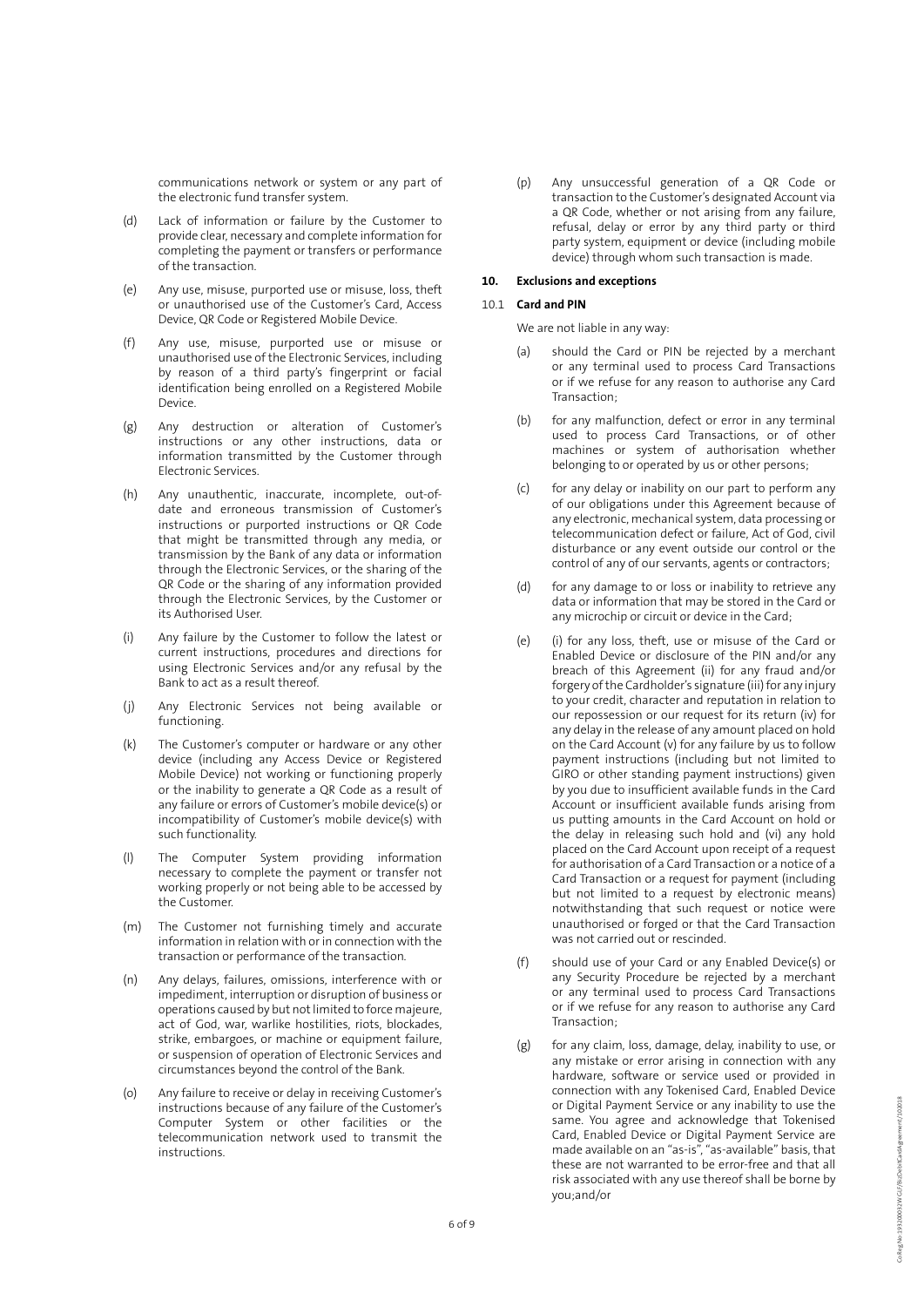(h) for any breach of any obligation of confidentiality by any third party provider of any service or facility associated with any Tokenised Card, Enabled Device or Digital Payment Service. You acknowledge and understand that use of the same involves the transmission of your personal data and transaction details through third parties which we are unable to control, and we are not responsible or liable to you for their performance or the non-performance of their obligations to you.

## 10.2 **Problems with goods and services**

We are not liable in any way should you encounter any problems with the goods and services that you obtained through the use of the Card nor are we responsible for any benefits, discounts or programmes of any merchant that we make available to you. In spite of the non-delivery or nonperformance or defects in any such goods and services, you shall pay us the full amount shown in the Card Account statement. If you have any complaint against a merchant, you shall resolve such dispute with such merchant. Any such dispute is between you and the merchant and we shall not be deemed to be a party to such dispute. We shall not be liable or responsible for the quantity, quality, merchantability, fitness for purpose or any other aspect of the goods and services supplied by a merchant to you or in respect of any contract or transaction entered into by such merchant with you connected with the use of the Card. We will credit the Card Account with the amount of any refund only on the receipt of the same supported by a credit voucher properly issued by the merchant.

# **11. Conclusiveness of documents and certificates**

## 11.1 **Conclusive evidence**

Our records (including electronic, computer and microfilm stored records) of all matters relating to the Card, any Tokenised Card, Enabled Device or Digital Payment Service, the Card Account and/or of you and any certificate from us stating your liability to us as at any specified date shall be conclusive of their accuracy and authenticity and shall be binding on you for all purposes whatsoever.

We shall be entitled to treat any person in physical possession and control of any Card, any Tokenised Card, Enabled Device and/or Digital Payment Service as the rightful holder or user thereof, and are entitled to rely upon any signature, digital certificate or token or use of the Card as conclusive evidence of the fact that the Card Transaction relating thereto was authorised and properly made or effected by the Cardholder, and subject to Clause 7.3(a) and (b), shall not in any way be liable for any loss, costs, damages suffered by any person including the rightful holder of the Card with respect to any transaction effected through the Card and/or any Enabled Device.

#### 11.2 **Statements**

We will send a Card Account statement to the Customer on a monthly or other periodic basis but we reserve the right not to send any Card Account statement for any period during which the Card Account is inactive. The Card Account statement shall be conclusive evidence of the state of the Card Account between us and you shall also notify us if you discover any errors or inaccuracies in any Card Account statement. If the Customer fails to inform us of any error or inaccuracy in the Card Account statement within seven (7) days from its receipt, the contents of the Card Account statement shall be conclusive and binding on you.

#### **12. Amendments**

## 12.1 **Amendments to the agreement**

We may at any time at our absolute discretion and upon written notice to the Customer, change any one or more of the terms and conditions in this Agreement. Such change(s) shall take effect from the date stated in the notice, which in most instances, shall be no less than thirty (30) days from the date of the notice. If you do not accept such change(s), the Cardholder shall forthwith discontinue any use of the Card and the Customer instruct us to terminate the Card. Where the Cardholder continues to use the Card after such notification, you shall be deemed to have agreed with and accepted such change(s).

# 12.2 **Right to vary charges and fees**

We may at any time at our absolute discretion and upon written notice to the Customer, change the prevailing rate and/or amount of any charges or fees payable by you as stated in our pricing guide. Such change(s) shall take effect from the date stated in the notice, which in most instances, shall be no less than days from the date of the notice.

## 12.3 **Notification of changes**

We may notify you of any changes to the terms and conditions in this Agreement by:-

- (a) publishing such changes in the statements sent to the Customer;
- (b) displaying such changes at our branches or automated teller machines;
- (c) posting such changes on our website;
- (d) electronic mail or letter;
- (e) publishing such changes in any newspapers; or
- (f) such other means of communication as we may determine.

#### **13. Disclosure of information**

#### 13.1 **Parties to whom disclosure may be made**

You consent for us to, whether before or after termination of the Card Account, disclose any information relating to you or your Card Transaction or Card Account ("Information") to (i) any third party as we may deem fit in our absolute discretion, including but not limited to our subsidiaries, branches, agents, correspondents, agencies or representative offices, (ii) any person authorised by you to operate the Card Account, (iii) any merchant, bank or financial institution, (iv) any credit bureau and/or its compliance committee and for such credit bureau and/or its compliance committee to disclose the Information to third party or parties, including but not limited to its member banks or financial institutions, (v) any government agency, statutory board or authority in Singapore or elsewhere, (vi) the Relevant Third Party and (vii) any other person to whom we consider in our interest to make such disclosure. You also acknowledge and agree that as the service providers of Digital Payment Systems and/or token providers are located overseas, it is necessary for your personal data to be transferred out of Singapore in order that your instructions may be carried out, and that the protection of your personal data in jurisdictions outside Singapore may not be on standards similar to those applicable in Singapore.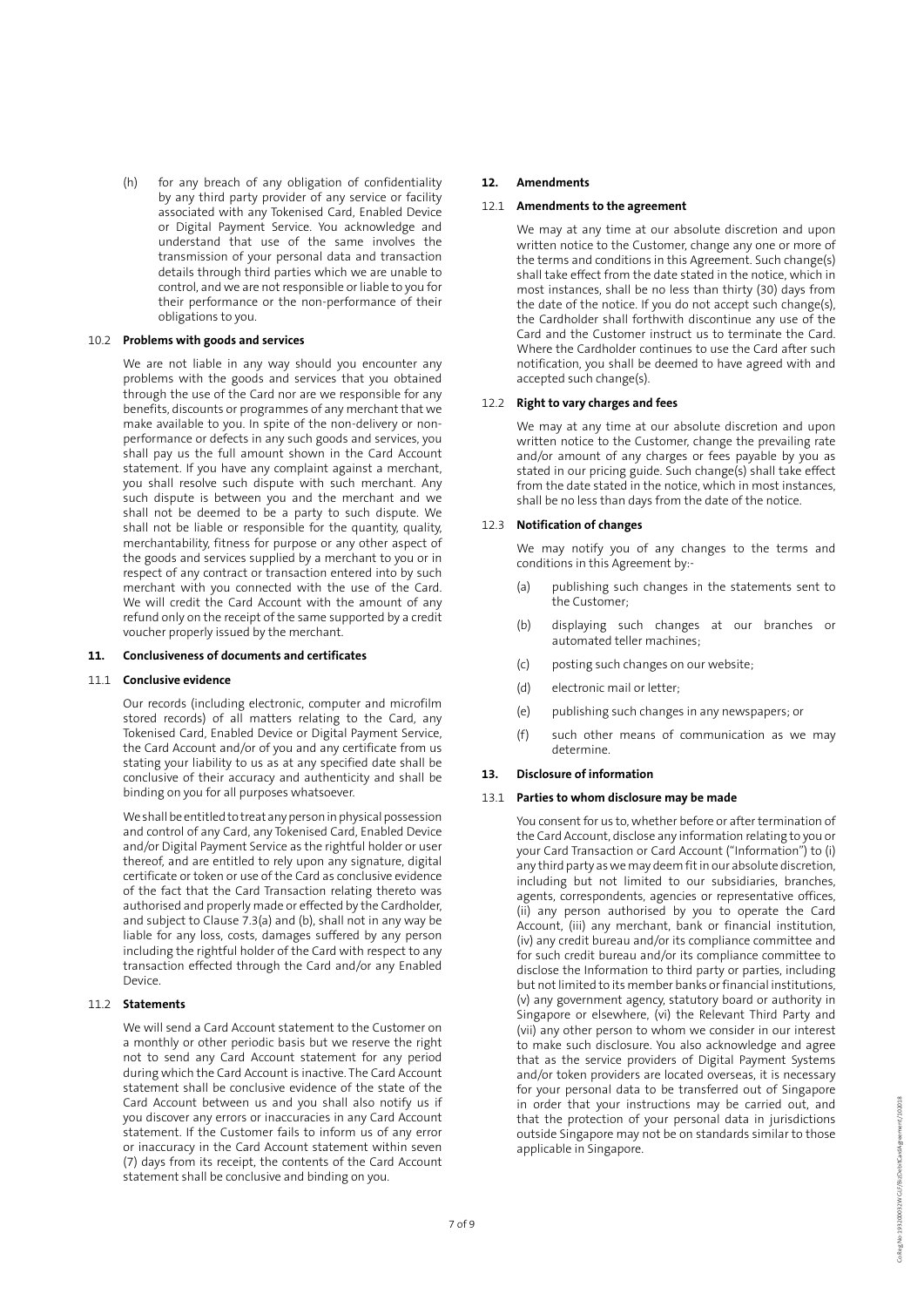## 13.2 **Written permission**

You agree that where your written permission is required by law or otherwise for any such disclosure by us, the signing of the Card application form and/or the signing of the Card and/or the usage of the Card shall constitute and be deemed to be sufficient written permission for such disclosure.

## 13.3 **Additional rights**

Our rights under this Clause shall be in addition and without prejudice to other rights of disclosures available pursuant to the Banking Act, Chapter 19 of Singapore (as may be amended and substituted from time to time) or any other statutory provision and in law and nothing herein is to be construed as limiting any of these other rights.

#### 13.4 **Data Protection**

(Where personal data relating to you, the Customer and/ or the Cardholder is or will be collected, used or disclosed by the OCBC Group (as defined herein) and/or the OCBC Representatives (as defined herein)) You, the Customer and the Cardholder consent to the Bank, its related corporations (collectively, the "OCBC Group"), and their respective business partners and agents (collectively, the "OCBC Representatives") collecting (including by way of recorded voice calls), using and disclosing your, the Customer's and the Cardholder's personal data for purposes reasonably required by the OCBC Group and the OCBC Representatives to enable them to provide any products and services (including without limitation the Card) to you, the Customer and the Cardholder. Such purposes are set out in a Data Protection Policy, which is accessible at www.ocbc.com/ business-policies or available on request and which you, the Customer and the Cardholder have read and understood.

# **14. Set off and consolidation**

# 14.1 **Extent of our rights**

In addition to any other rights to which we may be entitled by law, we are entitled at our absolute discretion, at any time and without notice or liability, to combine or consolidate the Card Account with any account(s) maintained by you with us (wheresoever situated, including those in overseas branches, and whether such other account is held by you alone or jointly with others and whether or not such account is savings, current, time-deposit, structured deposit (whether or not such deposits have matured) or otherwise) and set off or transfer any monies standing to the credit of such account(s) in or towards the full or partial discharge of any sum due from or owed by you to us.

#### 14.2 **Set off and consolidation involving foreign currencies**

Where any set off or consolidation undertaken by us involves the conversion of one currency to another, we shall make the necessary conversion at our prevailing currency exchange.

#### **15. Communication and service of documents**

#### 15.1 **Communication**

We may send any Card, notices, Card Account statements or any other communication to you by facsimile transmission short message system (SMS), electronic mail, ordinary prepaid post or personal delivery to your last known address. Communication and notices sent by facsimile shall be considered to have been sent and received by you on the same day. Communication and notices sent by prepaid mail shall be considered to have been delivered on the day immediately after the date of posting if sent by post in Singapore, and considered delivered five (5) days after the date of posting if sent outside of Singapore.

## 15.2 **Service of documents**

We may serve you with a writ of summons, statement of claim or any other legal process or document requiring personal service by delivering it personally, sending it by ordinary post or by leaving it at your last known address (whether a post office address or private residence or business residence or otherwise). You will be considered to have been properly served on the date of delivery if we deliver process personally to you, or served on the next date after the date of posting if process is posted to you. In addition to these two (2) methods of service, we may serve you in any other method permitted by law.

## **16. Miscellaneous**

# 16.1 **Indemnity**

You shall indemnify and keep us fully indemnified against all claims, demands, action, proceedings, losses, damages, costs and expenses of any nature (including legal costs on an indemnity basis) incurred, suffered or sustained by us, directly or indirectly, by reason of or in connection with this Agreement, including but not limited to:-

- (a) breach of any provision of this Agreement on your part; and/or
- (b) the enforcement or protection of our rights and remedies against you under this Agreement, or in obtaining or seeking to obtain payment of all or any part of the monies hereby agreed to be paid by you; and/or
- (c) any change in any law, regulation or official directive which may have an effect on this Agreement.

#### 16.2 **Transactions involving foreign currency**

If the currency of any Card Transaction is different from that which the Card Account is maintained, we shall be entitled to convert such transaction into the currency of the Card Account or any other currency at such rate(s) of exchange as we may determine; and debit the Card Account with the amount of the Card Transaction. We may charge, credit and debit, as applicable, all sums payable to us under this Agreement to the Card Account and for this purpose convert credits and charges incurred into the currency of the Card Account at such rate(s) of exchange as we may determine.

# 16.3 **Instructions from you**

- (a) We shall be entitled (but not obliged), at our sole discretion, to rely and act on any communication, requests or instructions which we believe in good faith to emanate from you (orally or in writing, in person or over the telephone or by facsimile or other means of telecommunication, genuine or with or without your consent or authority). Any action taken by us pursuant thereto shall bind you and we shall not be liable to you or any loss incurred or damage suffered by you as a result of such action. We shall not be under any duty to verify the identity of any person communicating purportedly as you or on your behalf.
- (b) For the avoidance of doubt, where conflicting instructions are received from the Customer and any Cardholder, the Bank may in its absolute discretion terminate, suspend or put a hold on the Card or treat the Customer's instructions as prevailing over the Cardholder's instructions.